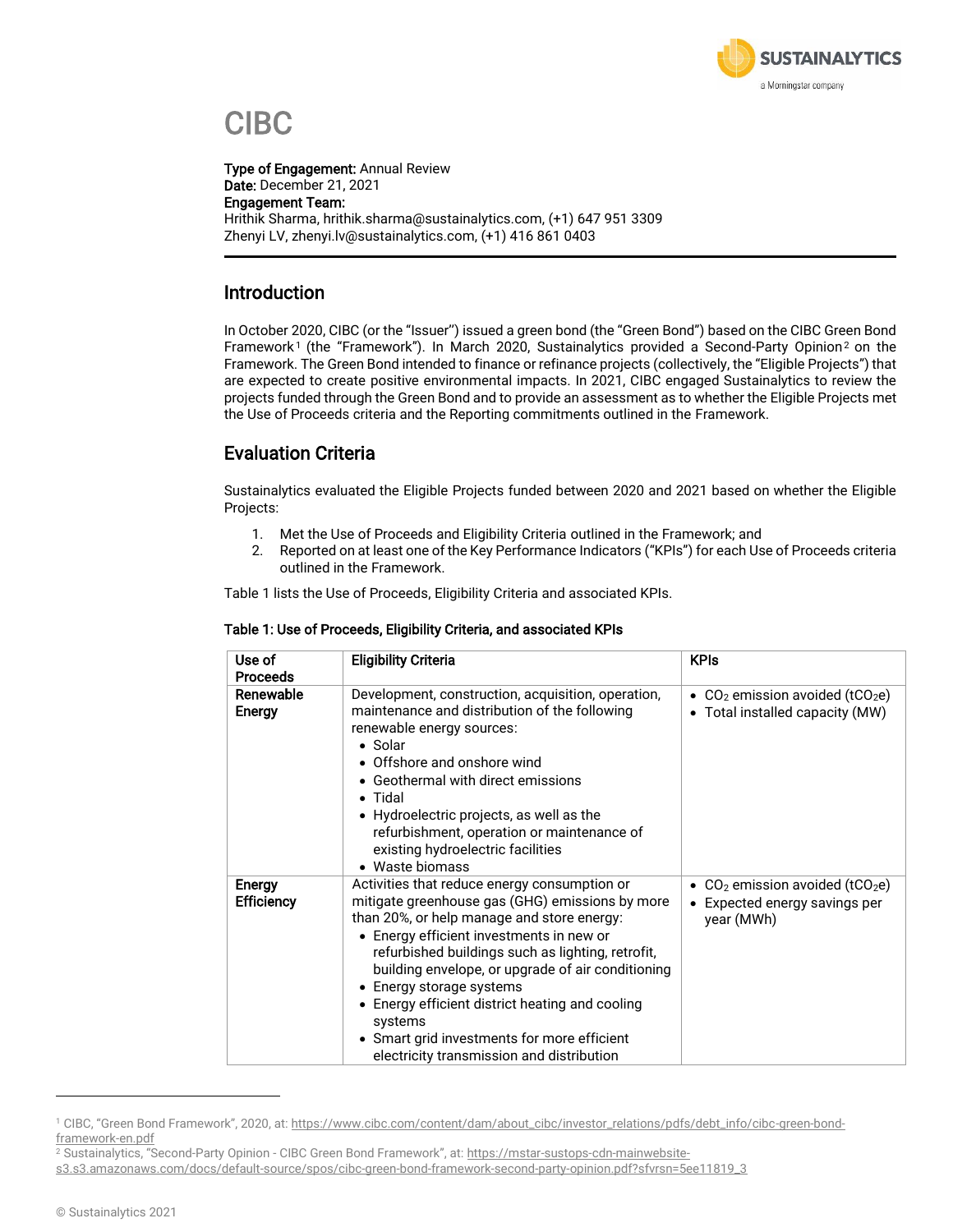| <b>Pollution</b><br><b>Prevention and</b><br>Control                                                                              | Activities that contribute to soil remediation,<br>upgrading recycling plants, diverting waste from<br>landfills                                                                                                                                                                                                                                                                                                                                                                                                                                                                                                                                                                                                                                                                                                                                                      | • CO <sub>2</sub> emission avoided (tCO <sub>2</sub> e)<br>• Waste diverted from landfill<br>(tonnes)             |  |  |  |
|-----------------------------------------------------------------------------------------------------------------------------------|-----------------------------------------------------------------------------------------------------------------------------------------------------------------------------------------------------------------------------------------------------------------------------------------------------------------------------------------------------------------------------------------------------------------------------------------------------------------------------------------------------------------------------------------------------------------------------------------------------------------------------------------------------------------------------------------------------------------------------------------------------------------------------------------------------------------------------------------------------------------------|-------------------------------------------------------------------------------------------------------------------|--|--|--|
| <b>Environmentally</b><br><b>Sustainable</b><br>Management of<br><b>Living Natural</b><br><b>Resources and</b><br><b>Land Use</b> | Activities that contribute to the sustainable<br>management of living natural resources and land<br>use and natural ecosystem protection including:<br>• Sustainably managed forests and forest<br>products certified by credible third-party<br>certification systems such as Forest<br>Stewardship Council (FSC) and the Programme<br>for the Endorsement of Forest certification<br>(PEFC)<br>• Environmentally sustainable agriculture certified<br>by a recognized third-party certification such as<br>Canada Organic, USDA Organic or Rainforest<br>Alliance<br>• Environmentally sustainable animal husbandry<br>certified by a recognized third-party certification<br>such as Rainforest Alliance<br>• Environmentally sustainable fishery and<br>aquaculture, certified by a recognized third-party<br>certification such as Marine Stewardship<br>Council | • Total surface financed<br>(hectares), with reference to<br>specific certification schemes<br>where relevant     |  |  |  |
| <b>Terrestrial and</b><br><b>Aquatic</b><br><b>Biodiversity</b><br>Conservation                                                   | Activities that contribute to the enhancement or<br>conservation or terrestrial or aquatic biodiversity,<br>such as:<br>• Protection of coastal, marine and watershed<br>environments certified by credible third-party<br>certifications such as the Marine Stewardship<br>Council                                                                                                                                                                                                                                                                                                                                                                                                                                                                                                                                                                                   | • Total surface financed<br>(hectares), with reference to<br>specific certification schemes<br>where relevant     |  |  |  |
| Clean<br>Transportation                                                                                                           | Development, construction, acquisition, operation<br>and maintenance of facilities or systems dedicated<br>to low carbon transport such as:<br>• Private Transport: electric vehicles, hybrid<br>vehicles (with CO <sub>2</sub> emission threshold of<br>• Public transport: train (rolling stock and vehicles<br>for electrified public transport, such as<br>electrified rail, trams and trolleybuses), buses<br>with no direct emissions (electric or hydrogen),<br>hybrid buses (with CO <sub>2</sub> emission threshold of<br><75gCO <sub>2</sub> /p-km), or transportation infrastructure<br>(expansion of metro/train network, station<br>upgrade)                                                                                                                                                                                                             | • $CO2$ emission avoided (tCO <sub>2</sub> e)<br>• New clean transportation<br>infrastructure built (km)          |  |  |  |
| <b>Sustainable</b><br><b>Water and</b><br>Wastewater<br>Management                                                                | Activities that improve water quality, efficiency and<br>conservation such as:<br>• Water treatment infrastructure including water<br>recycling and wastewater treatment systems<br>• Infrastructure for flood prevention, flood<br>defence or storm water management<br>• Water metering activities to support<br>conservation initiatives<br>• Water capture and storage infrastructure,<br>including storm water management systems,<br>water distribution systems, aquifer storage, and<br>sewer systems                                                                                                                                                                                                                                                                                                                                                          | • Volume of water<br>saved/reduced/treated (m <sup>3</sup> )<br>• Total Population served by the<br>system        |  |  |  |
| <b>Green Buildings</b>                                                                                                            | Development, construction, acquisition, operation<br>and maintenance of residential or commercial<br>buildings that have:                                                                                                                                                                                                                                                                                                                                                                                                                                                                                                                                                                                                                                                                                                                                             | • Energy savings (kwH)<br>$CO2$ emission avoided (tCO <sub>2</sub> e),<br>$\bullet$<br>with reference to specific |  |  |  |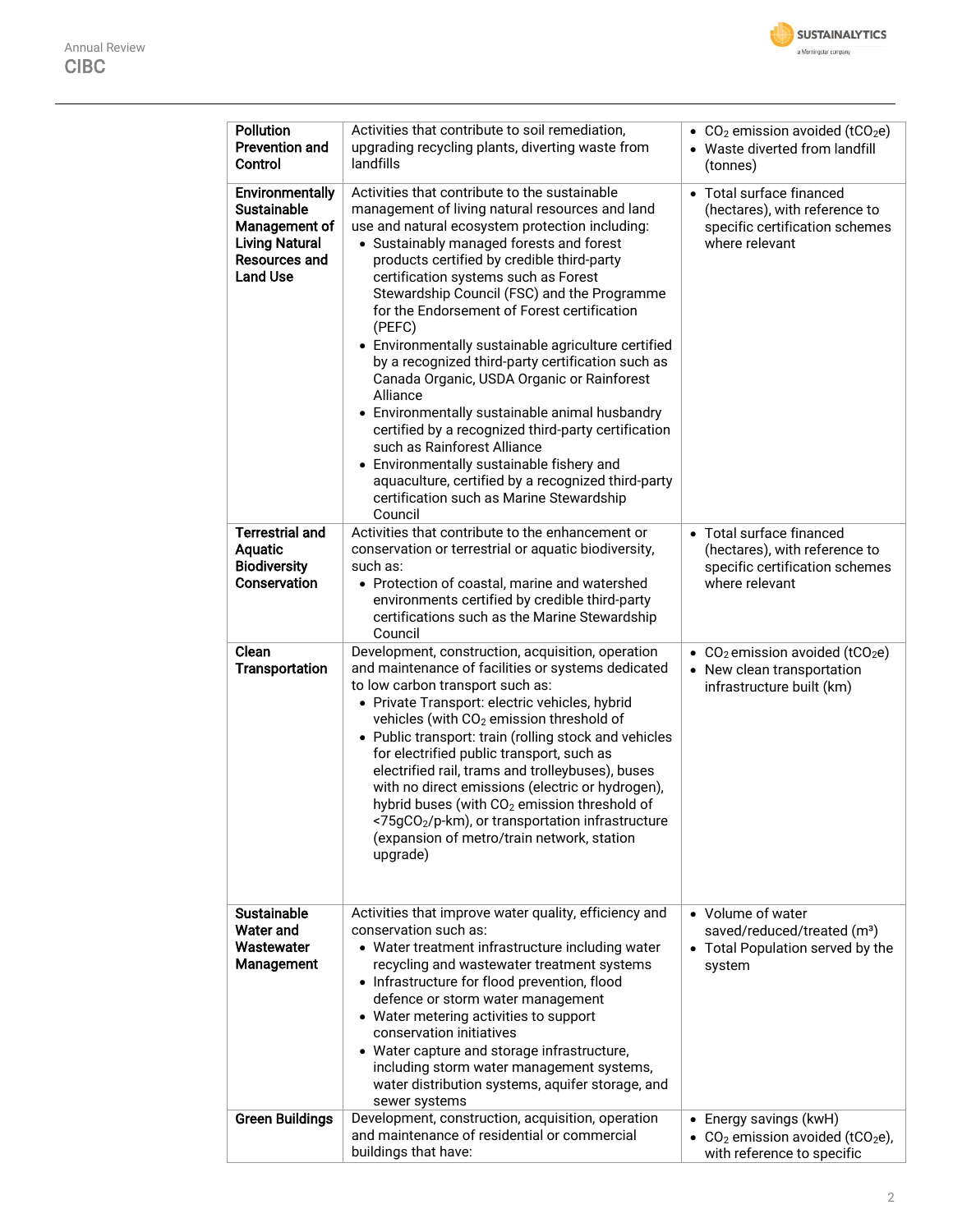

| • Received, or expect to receive based on design<br>or construction, certification according to third<br>party verified building standards, including<br>Leadership in Energy and Environmental Design<br>(LEED) Gold or Platinum or equivalent levels in<br>other certification programs such as BOMA | certification schemes where<br>relevant<br>• Floor space of green real<br>estate $(m2)$ |
|--------------------------------------------------------------------------------------------------------------------------------------------------------------------------------------------------------------------------------------------------------------------------------------------------------|-----------------------------------------------------------------------------------------|
| BEST, BREEAM or ENERGY STAR                                                                                                                                                                                                                                                                            |                                                                                         |
|                                                                                                                                                                                                                                                                                                        |                                                                                         |

### Issuing Entity's Responsibility

CIBC is responsible for providing accurate information and documentation relating to the details of the Eligible Projects that have been funded, including description of Eligible Projects, amounts allocated, and the impact.

### Independence and Quality Control

Sustainalytics, a leading provider of ESG and corporate governance research and ratings to investors, conducted the verification of CIBC's Green Bond Use of Proceeds. The work undertaken as part of this engagement included collection of documentation from CIBC employees and review of documentation to confirm the conformance with the Framework.

Sustainalytics has relied on the information and the facts presented by CIBC with respect to the Eligible Projects. Sustainalytics is not responsible, nor shall it be held liable if any of the opinions, findings, or conclusions it has set forth herein are not correct due to incorrect or incomplete data provided by CIBC.

Sustainalytics made all efforts to ensure the highest quality and rigor during its assessment process and enlisted its Sustainability Bonds Review Committee to provide oversight over the assessment of the review.

#### Conclusion

Based on the limited assurance procedures conducted,<sup>3</sup> nothing has come to Sustainalytics' attention that causes us to believe that, in all material respects, the reviewed Eligible Projects, funded through proceeds of the Green Bond, are not in conformance with the Use of Proceeds and Reporting Criteria outlined in the Framework. In the Framework, CIBC has committed to achieving full allocation of the proceeds within 1.5 years of bond issuance. CIBC has disclosed to Sustainalytics that the proceeds of the Green Bond were fully allocated as of July 31, 2021.

<sup>&</sup>lt;sup>3</sup> Sustainalytics limited assurance process includes reviewing the documentation relating to the details of the projects that have been funded, including description of projects, estimated and realized costs of projects, and project impact, which were provided by the Issuer. The Issuer is responsible for providing accurate information. Sustainalytics has not conducted on-site visits to projects.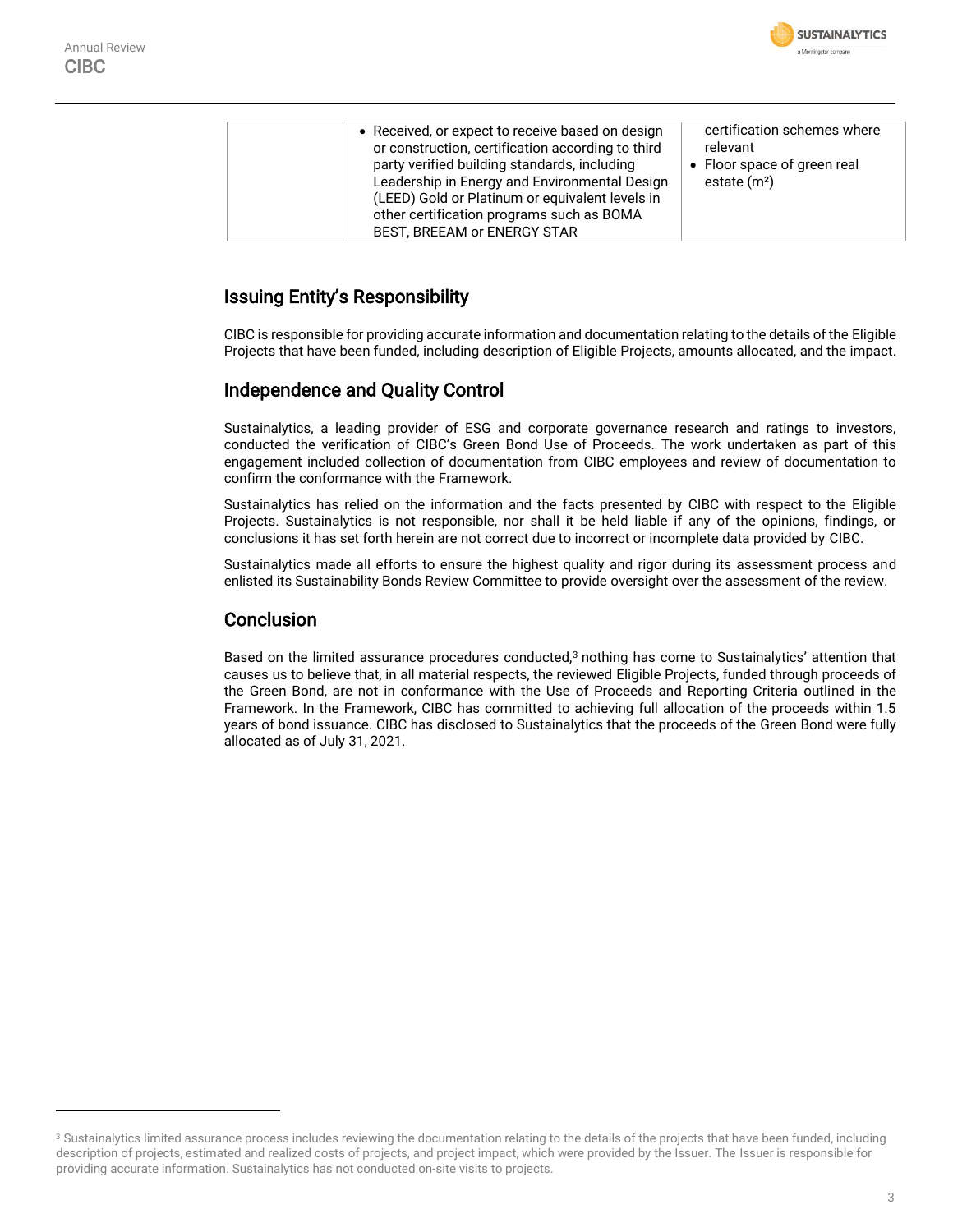

### Detailed Findings

#### Table 2: Detailed Findings

| Eligibility<br>Criteria               | <b>Procedure Performed</b>                                                                                                                                                                                                                                            | <b>Factual Findings</b>                                                                            | Error or<br><b>Exceptions</b><br><b>Identified</b> |
|---------------------------------------|-----------------------------------------------------------------------------------------------------------------------------------------------------------------------------------------------------------------------------------------------------------------------|----------------------------------------------------------------------------------------------------|----------------------------------------------------|
| Use of<br><b>Proceeds</b><br>Criteria | Verification of the Eligible Projects funded<br>by the Green Bond in 2020 and 2021 to<br>determine if Eligible Projects aligned with<br>the Use of Proceeds Criteria outlined in the<br>Framework and above in Table 1.                                               | All Eligible Projects<br>reviewed complied with<br>the Use of Proceeds<br>criteria.                | None                                               |
| Reporting<br>Criteria                 | Verification of the Eligible Projects funded<br>by the Green Bond to determine if impact<br>of Eligible Projects was reported in line<br>with the KPIs outlined in the Framework<br>and above in Table 1. For a list of KPIs<br>reported, please refer to Appendix 1. | All Eligible Projects<br>reviewed reported on at<br>least one KPI per Use of<br>Proceeds criteria. | None                                               |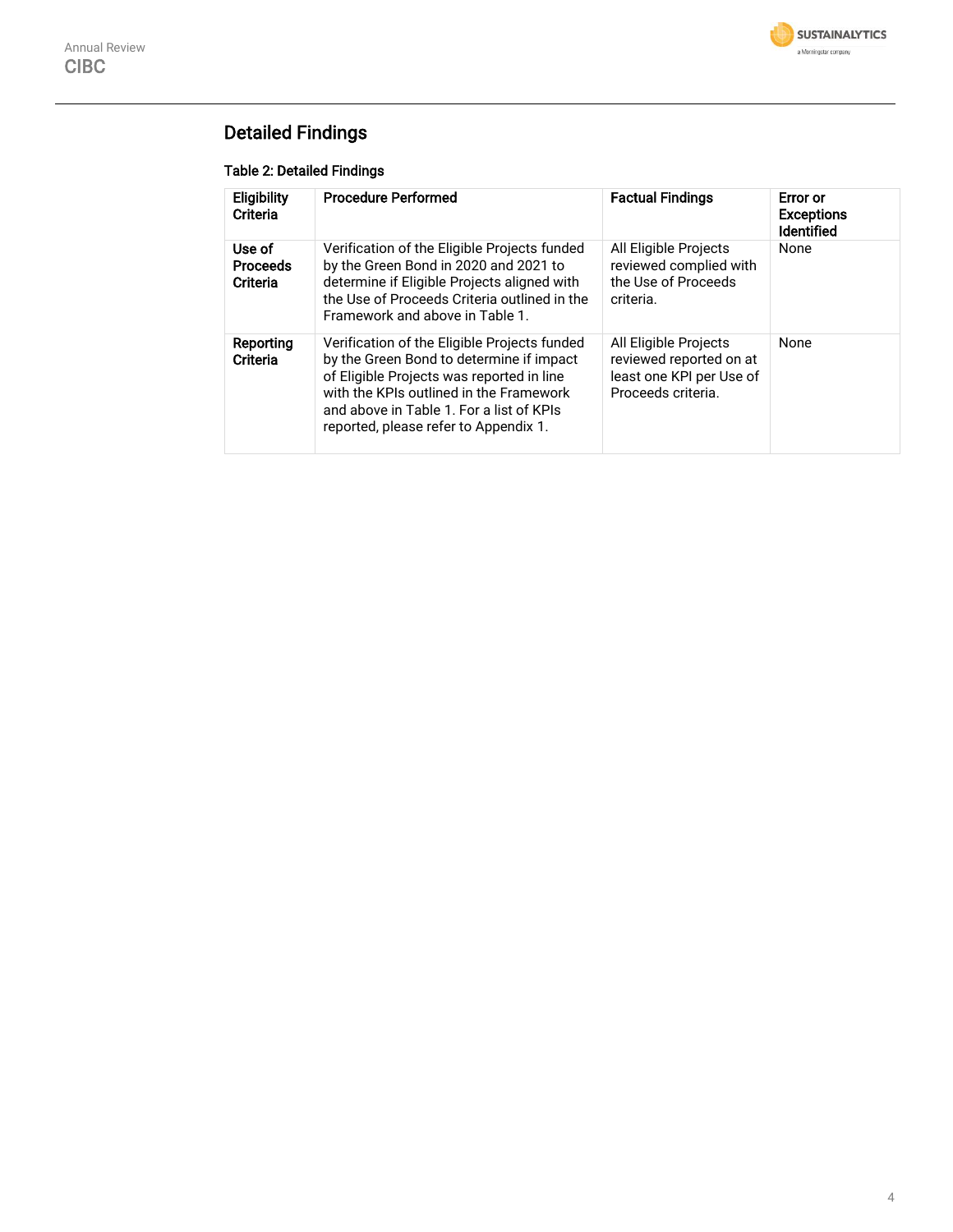## Appendix

### Appendix 1: Allocation and Impact Reporting of the Eligible Projects<sup>4</sup>

| Use of                                                    | <b>Eligibility</b><br><b>Criterion</b> | Impact KPIs (Unit/CIBC's loan share; if the loan share is <100%) |                                        |                                           |                                           |                            |                                               | <b>Allocated</b>          |                               |
|-----------------------------------------------------------|----------------------------------------|------------------------------------------------------------------|----------------------------------------|-------------------------------------------|-------------------------------------------|----------------------------|-----------------------------------------------|---------------------------|-------------------------------|
| <b>Proceeds</b><br>Category <sup>5</sup>                  |                                        | Number of<br>Eligible<br><b>Projects</b>                         | Total<br>installed<br>capacity<br>(MW) | Renewable<br>energy<br>generated<br>(GWh) | tCO <sub>2</sub> e<br>emission<br>avoided | Energy<br>savings<br>(MWh) | Floor space<br>of green real<br>estate $(m2)$ | Water<br>conserved<br>(L) | amount<br>(USD in<br>Million) |
| Renewable<br>Energy <sup>6</sup>                          | Wind<br>energy<br>projects             | 9                                                                | 3,069<br>(264.5)                       | 14,592.4<br>(1, 119.8)                    | 11,511,493<br>(831, 664.2)                |                            |                                               |                           | 197.8                         |
|                                                           | Solar<br>energy<br>projects            | 10                                                               | 587<br>(141.2)                         | 1,462.4<br>(354.3)                        | 969,487.7<br>(234, 569.3)                 |                            |                                               |                           | 154.1                         |
| Green<br><b>Buildings</b>                                 | LEED<br>Platinum <sup>7</sup>          |                                                                  |                                        |                                           | 1,716                                     | 13,277                     | 156,500                                       | 14,540,069                | 148.1                         |
| Total allocation of net bond proceeds (USD in Million)    |                                        |                                                                  |                                        |                                           |                                           | 500                        |                                               |                           |                               |
| Total net bond proceeds raised (USD in Million)           |                                        |                                                                  |                                        |                                           |                                           | 500                        |                                               |                           |                               |
| Balance of unallocated net bond proceeds (USD in Million) |                                        |                                                                  |                                        |                                           |                                           | $\mathbf 0$                |                                               |                           |                               |

<sup>4</sup> As of July 31, 2021.

<sup>&</sup>lt;sup>5</sup> No allocation was made under other categories of the Framework.

<sup>6</sup> Sustainalytics notes that the Renewable Energy assets include two refinanced assets that were originated in 2017 and are considered eligible for

inclusion as they were refinanced between 2020 and 2021. 7 Includes buildings which are expected to achieve LEED Platinum.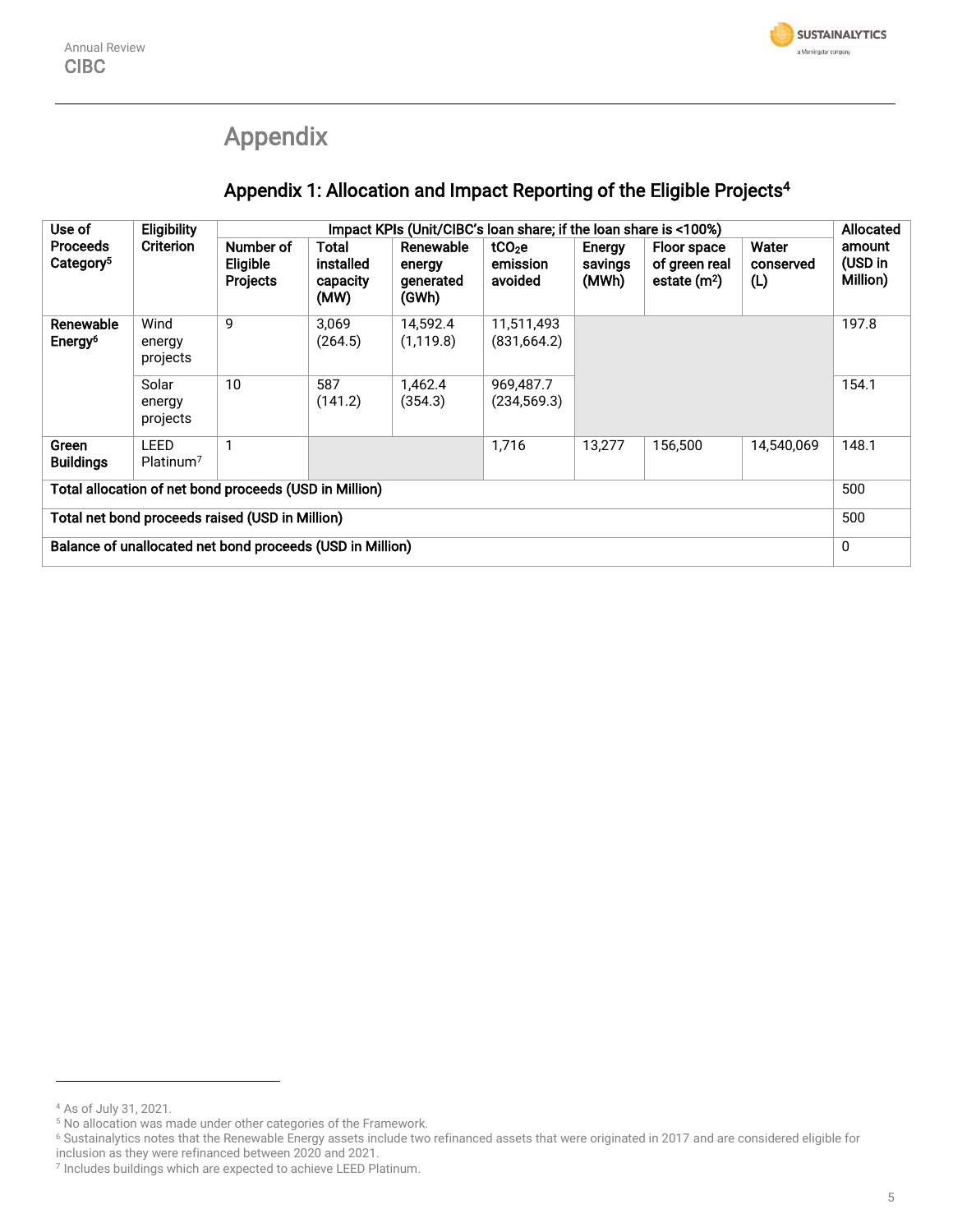

### Disclaimer

#### Copyright ©2021 Sustainalytics. All rights reserved.

The information, methodologies and opinions contained or reflected herein are proprietary of Sustainalytics and/or its third party suppliers (Third Party Data), and may be made available to third parties only in the form and format disclosed by Sustainalytics, or provided that appropriate citation and acknowledgement is ensured. They are provided for informational purposes only and (1) do not constitute an endorsement of any product or project; (2) do not constitute investment advice, financial advice or a prospectus; (3) cannot be interpreted as an offer or indication to buy or sell securities, to select a project or make any kind of business transactions; (4) do not represent an assessment of the issuer's economic performance, financial obligations nor of its creditworthiness; and/or (5) have not and cannot be incorporated into any offering disclosure.

These are based on information made available by the issuer and therefore are not warranted as to their merchantability, completeness, accuracy, up-to-dateness or fitness for a particular purpose. The information and data are provided "as is" and reflect Sustainalytics' opinion at the date of their elaboration and publication. Sustainalytics accepts no liability for damage arising from the use of the information, data or opinions contained herein, in any manner whatsoever, except where explicitly required by law. Any reference to third party names or Third Party Data is for appropriate acknowledgement of their ownership and does not constitute a sponsorship or endorsement by such owner. A list of our third-party data providers and their respective terms of use is available on our website. For more information, visit [http://www.sustainalytics.com/legal-disclaimers.](http://www.sustainalytics.com/legal-disclaimers)

The issuer is fully responsible for certifying and ensuring the compliance with its commitments, for their implementation and monitoring.

In case of discrepancies between the English language and translated versions, the English language version shall prevail.